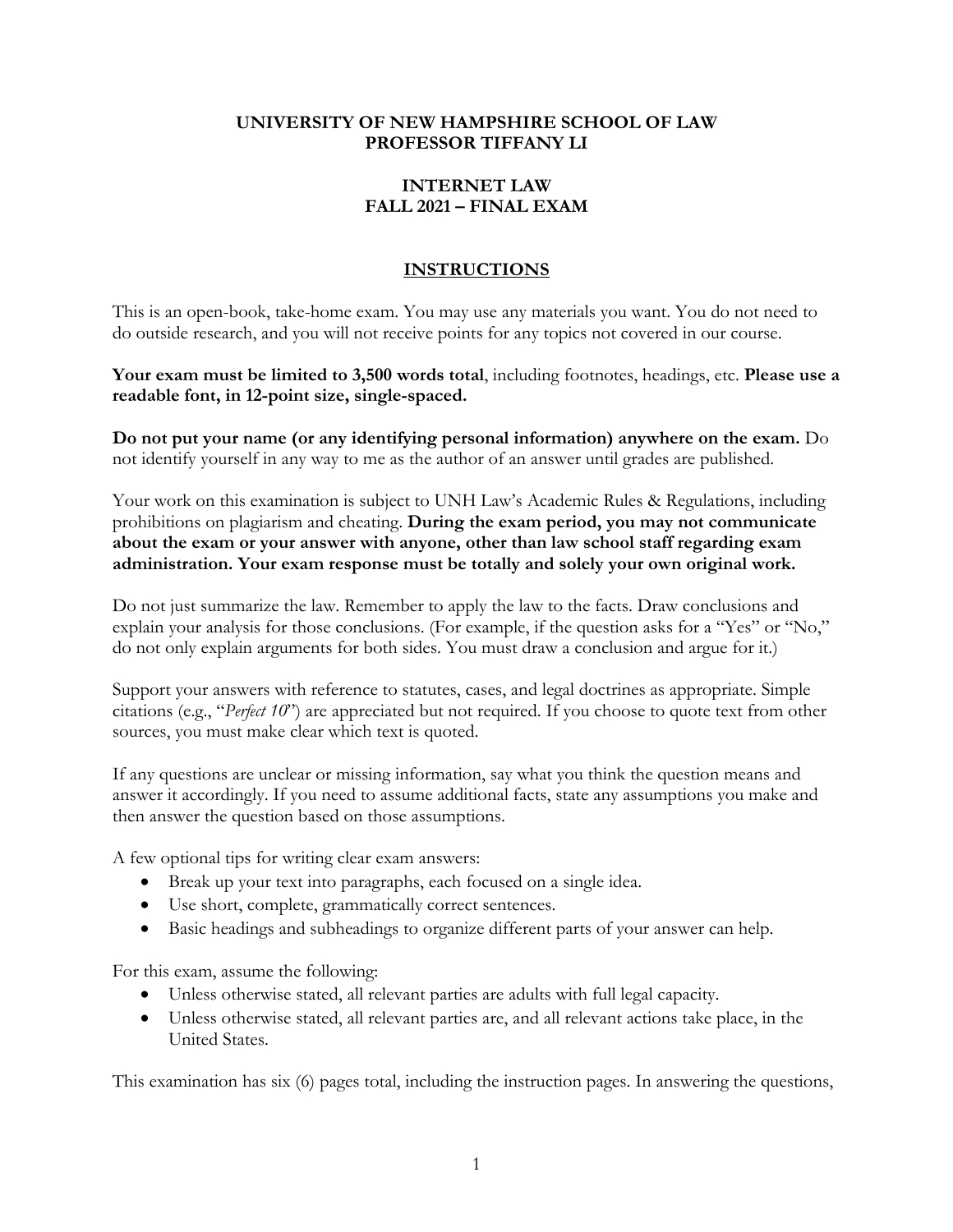you may use information from any part of this exam, including in the Facts section as well as in other question sections.

I encourage you to take your time, outline your answers before you start writing, and review your responses before submitting your exam.

## **Remember: For many of these questions, there is no single "right answer." What matters is that you can identify legal issues, explain relevant law, apply law to facts, and argue for**  conclusions based on your analysis. You can do this  $\circledcirc$

Thanks for a great semester. Good luck and enjoy the upcoming winter break!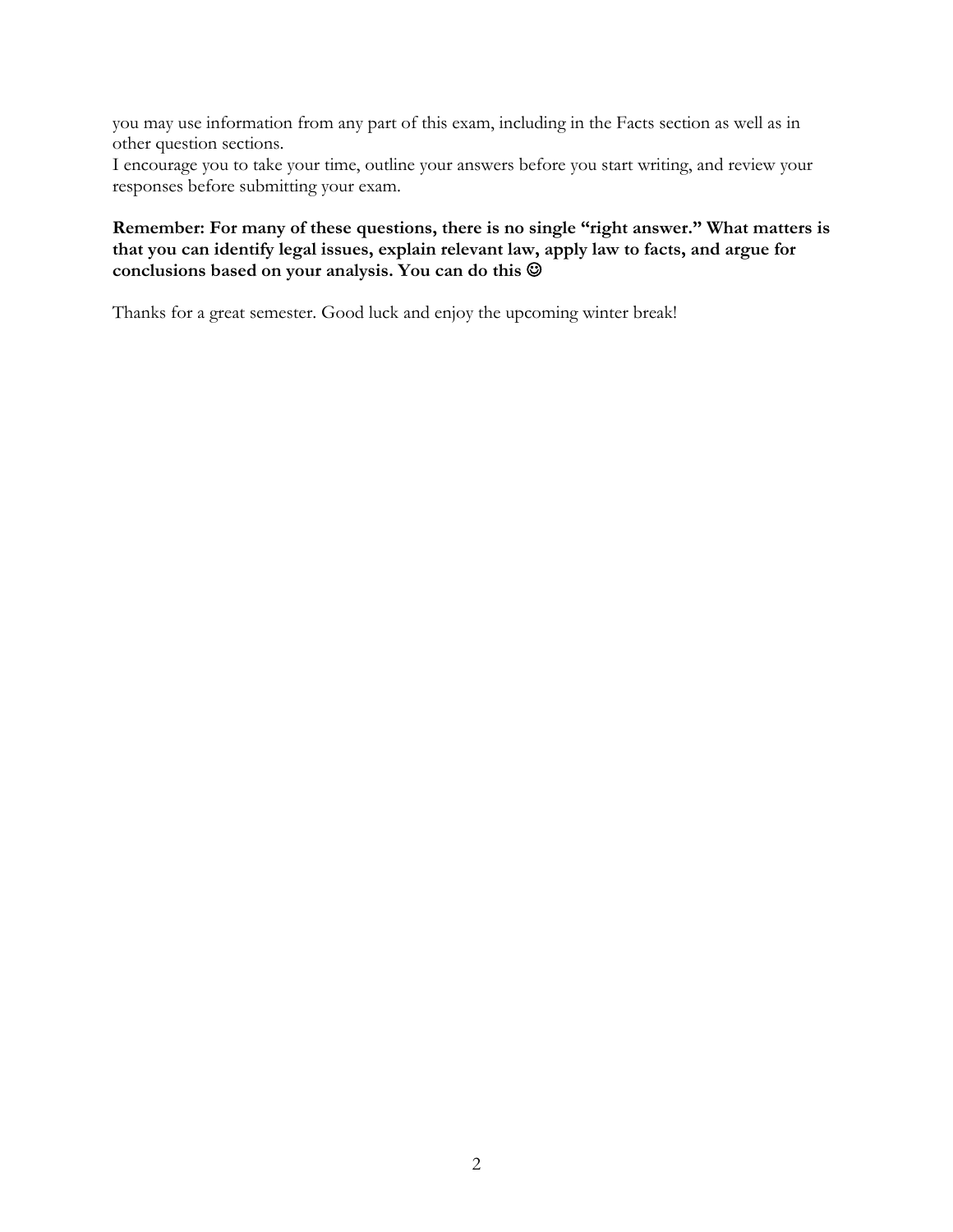### **PETRICHOR: FACTS**

You are the first attorney hired to represent Petrichor. (Congrats on the new job!) Petrichor is a small, New Hampshire-based, early-stage startup. Recently Petrichor's main product, Petrichor Chat, has become popular, with hundreds of thousands of active users and a userbase that is growing by the day.

Petrichor Chat is a social media platform where users can live-stream video and audio from their individual profile page, or as part of chat rooms, where multiple users can live-stream together. Users must log in to the Petrichor Chat app or site to view profile pages and access rooms.

The founders of Petrichor Chat wrote the TOS and Privacy Policy before seeking legal help, and it shows.

The Terms of Service page reads (in total):

*"As a user of Petrichor Chat, you agree not to do anything illegal or harmful using our website or applications. You also agree not to use the site or app in any unauthorized manner. You agree not to misuse Petrichor intellectual property, and you agree not to access or attempt to access the platform or any Petrichor product or service through automated means, including bots, spiders, scrapers, crawlers, or any similar tool.*

*By using the site or app, you grant to Petrichor a non-exclusive, royalty-free, transferable, sub-licensable, worldwide license to host, use, distribute, modify, run, copy, publicly perform or display, translate, and create derivative works of your content, which may include any text, images, audio, or video content you upload or stream on our site or app, for whatever purposes Petrichor chooses."*

The Privacy Policy page reads (in total):

*"Petrichor cares deeply about your privacy. We will protect you from any and all privacy invasions. We will not share your information with anyone at all, ever, and we definitely won't use your data in any way without your express consent LOL ;-)"*

Petrichor wants to prove itself to potential investors. This means that positive publicity and reputation are important to them. It is also important to them that the company is seen as an ethical and responsible company that does not have a host of unresolved legal problems or risks of liability.

**Petrichor now seeks your legal advice on the following matters. While you are expected to advise** *primarily* **on legal risks, you are not limited to** *only* **advising on law-related issues.**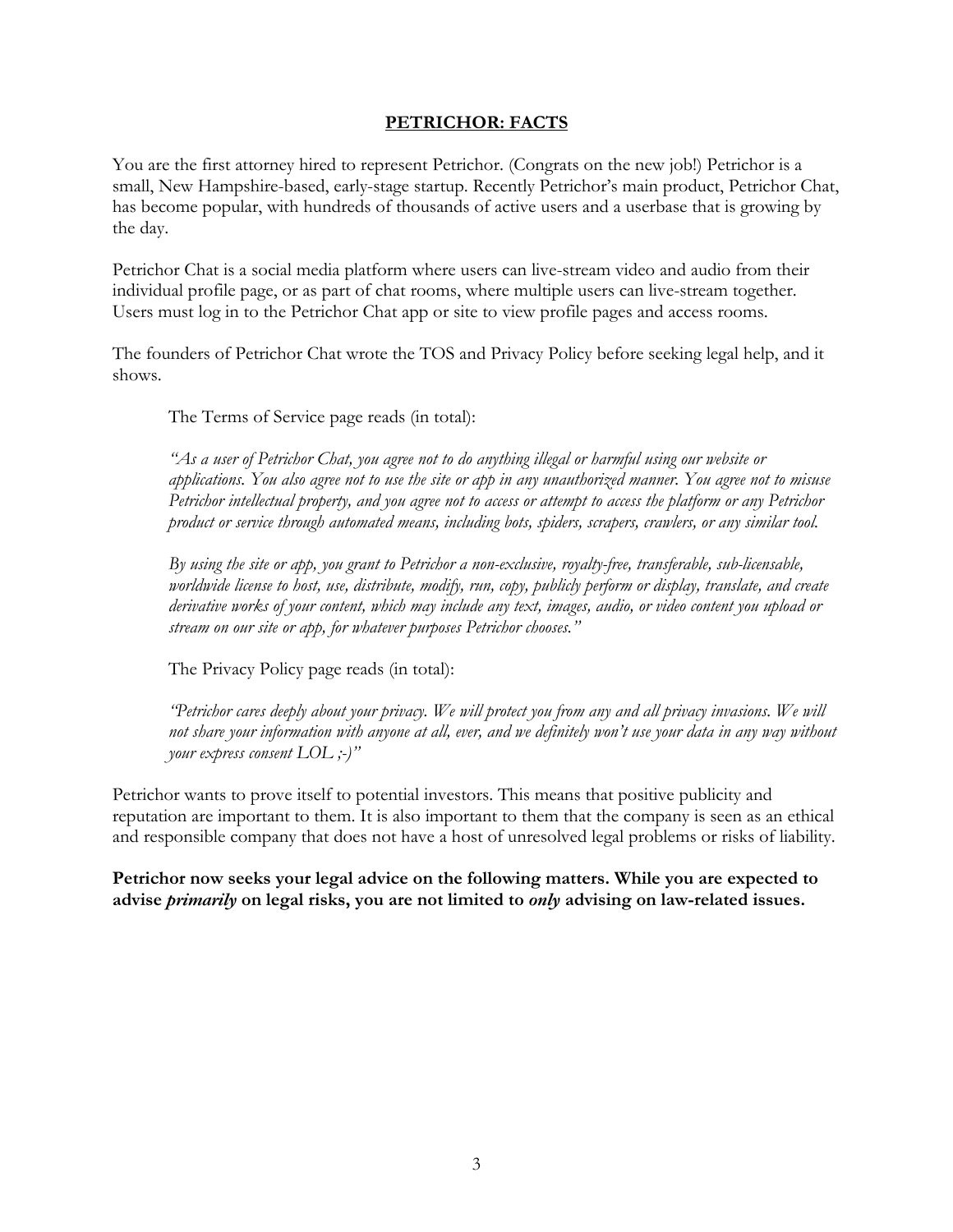# **PETRICHOR: QUESTIONS**

# **1. Petrichor Vote!**

Petrichor wants to host a series of pre-election debates for the upcoming election for New Hampshire state governor. Petrichor will curate a series of rooms where leading candidates can engage in debate via live-stream, with a live comments section open to the public.

The two leading candidates are: Glinda Goverson, the current sitting Governor of NH; and Tycho Techovsky, a tech CEO who runs a private corporation and currently holds no political or government office.

The candidates have requested that Petrichor to design a function that will allow candidates to immediately block users from accessing the live-stream and the comments section, at the will and discretion of the candidates.

## **Please advise Petrichor on how they should respond to the request raised by the campaigns.**

# **2. MrBonez411**

Recently, a viral news story criticized Petrichor for allowing the sale of human bones on Petrichor Chat. The story reported that MrBonez411, an extremely popular Petrichor Chat streamer, has been live-streaming himself showing off what he claims are human bones he is offering for sale. Audience members who watch the livestream then use Petrichor Chat's Direct Messaging (DM) function to arrange transactions with MrBonez411.

There is no federal law banning the sale of human remains, including bones. However, there is a California state law banning the sale of human remains. Additionally, the sale of human remains is a crime in some countries outside the U.S. – including France, where any party that directly or indirectly facilitates or supports the sale of human remains can be punished by heavy financial penalty and potentially jail time.

Petrichor Chat has many users in California. While Petrichor Chat only has a few users in France, Petrichor is advertising heavily in the country and actively trying to grow the business in France.

### **Please advise Petrichor on legal risks and what they should do about MrBonez411.**

# **3. PetrichorHatesWomen.com**

Recently, a number of vocal Petrichor Chat users created PetrichorHatesWomen.com, a site that argues "Petrichor is GUILTY of creating a SEXIST and HARMFUL environment for women!"

The website argues that Petrichor has created a harmful environment for women users by allowing harassment, cyberbullying, and stalking that has taken place online and offline. Additionally, the website claims that Petrichor has allowed users to expose and share private photos and personal information of women users on the Petrichor Chat website. The website calls for Petrichor Chat to "ban all sharing of other people's private photos and information."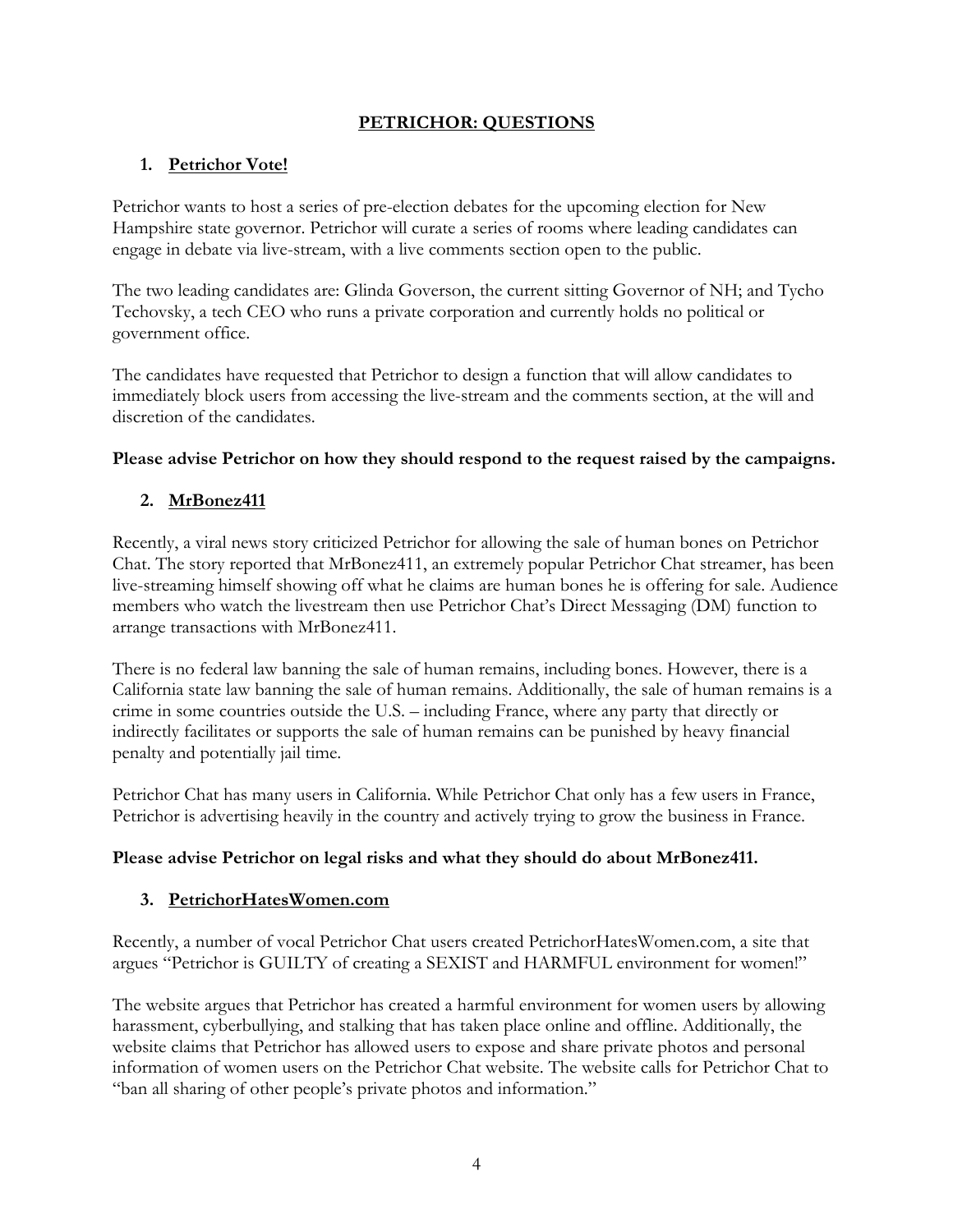PetrichorHatesWomen.com also includes a downloadable file containing the usernames and profile photos of 100,000 Petrichor Chat users, scraped from Petrichor Chat's website. Usernames and profile photos are publicly available to any visitor who accesses the Petrichor Chat website, regardless of whether the visitor is registered or signed in.

PetrichorHatesWomen.com includes this notice on the top of the page:

"All information here is provided freely by real Petrichor Chat users to expose the sexist harm of Petrichor. We are NOT affiliated with Petrichor. If you want to join our cause, donate to our fundraising donation site or buy one of our 'DOWN WITH PETRICHOR' posters today!" (A link to the fundraising donation site and poster shop is included.)

### **Please advise Petrichor on legal risks and what they should do about PetrichorHatesWomen.com, as well as what they should do about the allegedly sexist and harmful environment on Petrichor Chat.**

## **4. Petrichor Face**

Petrichor is secretly planning to develop Petrichor Face, a new facial recognition software product they plan to sell to military and law enforcement buyers worldwide.

Some Petrichor employees are unhappy with this idea. They argue that the software could easily be misused, e.g., by authoritarian governments to target protestors and silence free expression. Some of the unhappy employees have even threatened to expose Petrichor Face to the press.

All Petrichor employees have signed a non-disclosure agreement (NDA), in which they agreed to never share any confidential or non-public information related to Petrichor to any external party outside Petrichor. This NDA is well-crafted, and NDAs are enforceable in the state of New Hampshire, where all Petrichor employees live and work.

Buying large sets of face data is expensive. Luckily, Petrichor already has access to millions of photos and videos that users uploaded to Petrichor Chat (including both public photos and videos, as well as private photos and videos). Petrichor would like to take those photos and videos and use them to train the Petrichor Face machine learning algorithm.

To design the machine learning algorithm, Petrichor's engineers plan to use code copied from FreeFlow, an open-source software library that offers machine learning and artificial intelligence tools.

FreeFlow includes a license that reads:

*"Copyright 2021 FreeFlow Foundation, Inc.*

*Permission is hereby granted, free of charge, to any person obtaining a copy of this software, to use, copy, modify, merge, publish, distribute, sublicense, and/or sell copies of the software, so long as the following conditions are met:* 

• *The above copyright notice and this permission notice shall be included in all copies or substantial portions of the software.*